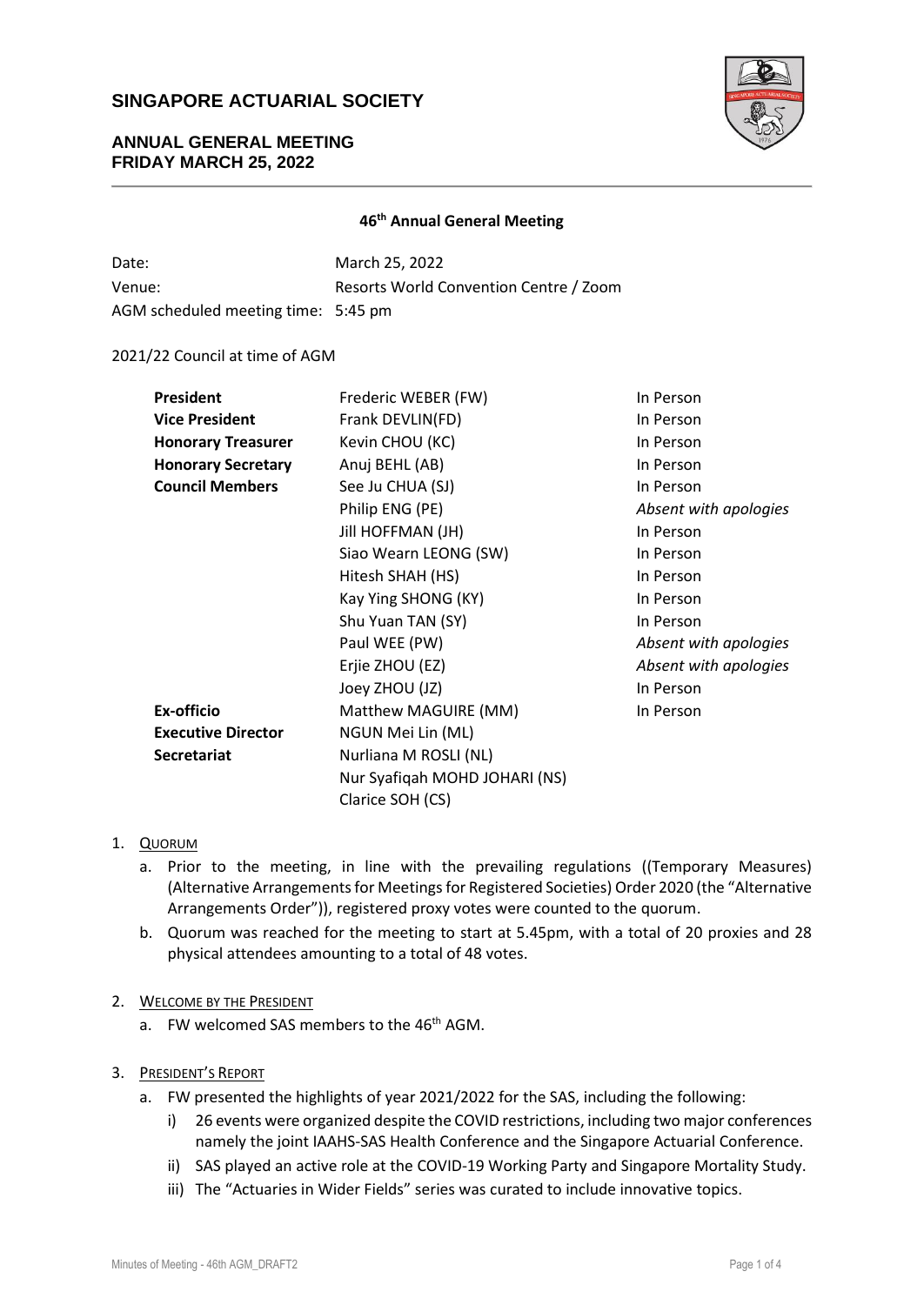

## **ANNUAL GENERAL MEETING FRIDAY 26 th MARCH 2020**

- iv) There was an increase in engagement with government agencies with initiatives carried out together with MOH, MOM and CPF.
- b. Progress was made to strengthen SAS's operational and support functions through:
	- i) Secretariat transformation
	- ii) Website enhancements
	- iii) Study on Membership Insights
	- iv) Successful office-move to a more modern environment at One Raffles Place
	- v) Start of a coffee-table book for the 50th anniversary of the SAS in 2026
	- vi) Successful implementation of SAS new Constitution, simplified and clarified for members' benefits.
- c. SAS' international footprint continues to grow through webinars organized with the China Association of Actuaries and the Actuarial Association of Sri Lanka.
- d. Preparations will start for the Asian Actuarial Conference 2026 to be held in Singapore.
- e. FW will be stepping down as President.
- 4. MINUTES OF THE 45<sup>th</sup> AGM, MARCH 26, 2021
	- a. Confirmation of Minutes from  $45<sup>th</sup>$  AGM AB presented the minutes for approval. The minutes were adopted with no objections raised.
	- b. Matters Arising: None.
	- c. Proposer: Jill Hoffman, Seconder: Hitesh Shah.
- 5. MINUTES OF THE EGM, MAY 18, 2021
	- a. Confirmation of Minutes from EGM AB presented the minutes for approval. The minutes were adopted with no objections raised.
	- b. Matters Arising: None.
	- c. Proposer: Frank Devlin, Seconder: Chua See Ju.
- 6. HONORARY SECRETARY'S REPORT
	- a. AB presented a video for FW and thanked him for his contribution as President.
	- b. AB presented the Honorary Secretary's Report for the Council year 2021/22.
	- c. He thanked the council members in making 2021 a success despite the pandemic. He also thanked Council members stepping down at the end of the 2021/22 council year: JH, MM, EZ, PW and PE.
	- d. AB presented the membership statistics. As of December 2021, there were 992 members across 20 countries.
- 7. HONORARY TREASURER'S REPORT
	- a. KC presented the audited financial statements and the Honorary Auditor's report.
	- b. A Garanzia LLP were SAS' external auditors and the full audit report was made available on the website 14 days prior to the AGM.
	- c. SAS made a surplus of S\$75,890 as at 31 Dec 2021. This was due to an increase in sponsorship, job advertisements, increase in new memberships and support from the Job Support Scheme.
	- d. KC extended his appreciation to 20 sponsor-companies, volunteers and secretariat for the support.
	- e. KC reported no findings on the accounts by the Honorary Auditors.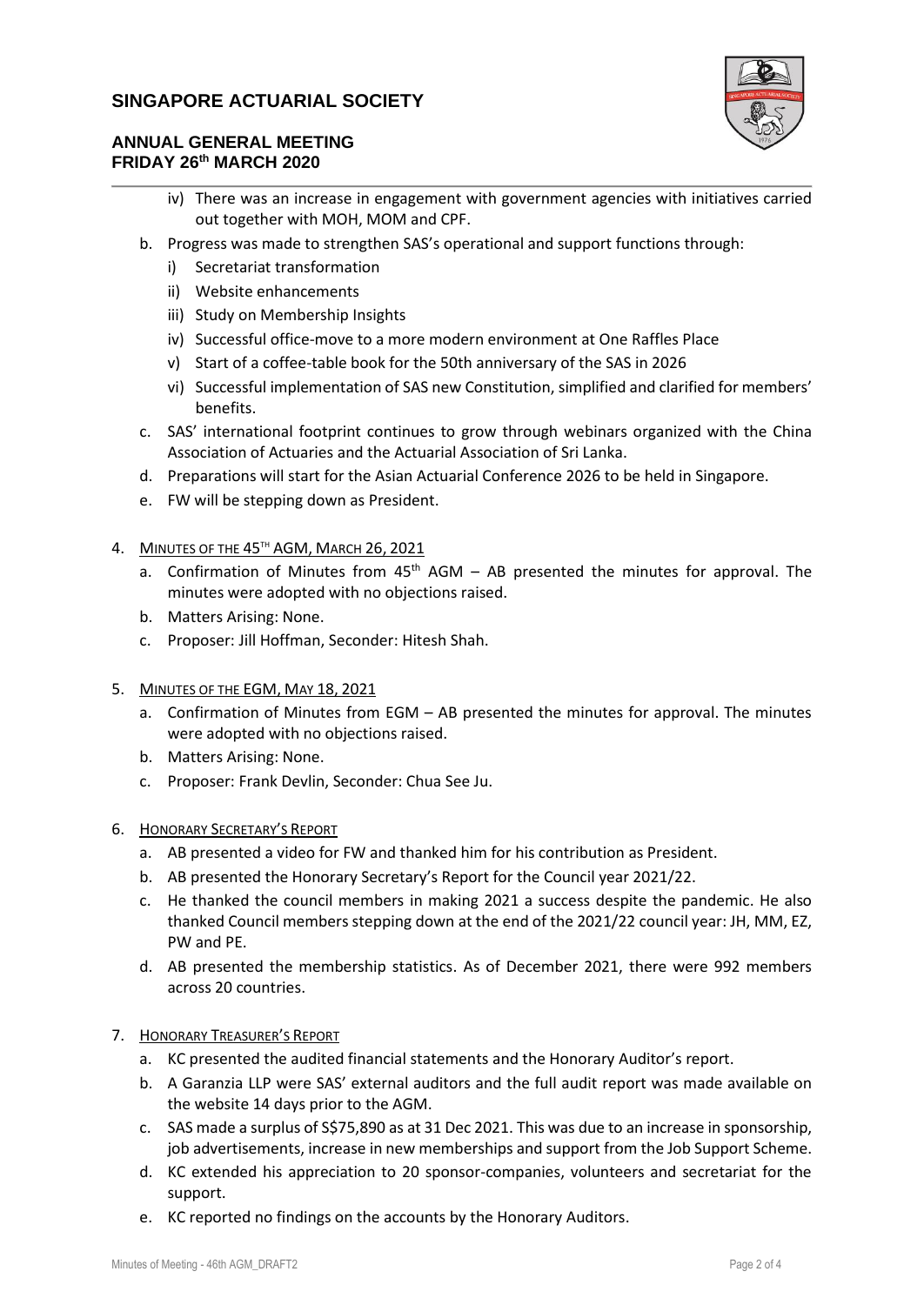

## **ANNUAL GENERAL MEETING FRIDAY 26 th MARCH 2020**

- f. The motion to accept the financial statements was passed without any objections raised.
- g. Proposer: Frank Devlin, Seconder: Jill Hoffman.

### 8. ELECTION OF COUNCIL & AUDITORS FOR 2022/2023

- a. AB presented the election platform to the audience.
- b. The following eligible SAS members were nominated to the positions below:

| #              | <b>Nominee</b>            | <b>Role Standing for</b> |  |
|----------------|---------------------------|--------------------------|--|
| $\mathbf{1}$   | President                 | <b>Frank DEVLIN</b>      |  |
| $\overline{2}$ | <b>Vice President</b>     | Anuj BEHL                |  |
| 3              | <b>Honorary Secretary</b> | CHUA See Ju              |  |
| 4              | <b>Honorary Treasurer</b> | <b>CHOU Kevin</b>        |  |
| 5              | Ex-Officio                | <b>Frederic WEBER</b>    |  |
| 6              | <b>Council Member</b>     | Akash GUPTA              |  |
| 7              | <b>Council Member</b>     | <b>LEONG Siao Wearn</b>  |  |
| 8              | <b>Council Member</b>     | <b>ONG Wei Chang</b>     |  |
| 9              | <b>Council Member</b>     | <b>Hitesh SHAH</b>       |  |
| 10             | Council Member            | Keerti SETHIA            |  |
| 11             | <b>Council Member</b>     | <b>SHONG Kay Ying</b>    |  |
| 12             | <b>Council Member</b>     | Glenn TAN                |  |
| 13             | <b>Council Member</b>     | <b>TAN Shu Yuan</b>      |  |
| 14             | <b>Council Member</b>     | Andreas ZELL             |  |
| 15             | <b>Council Member</b>     | Joey ZHOU                |  |
| 16             | <b>Honorary Auditor</b>   | Valerie GILLES-COEUR     |  |
| 17             | <b>Honorary Auditor</b>   | Erjie ZHOU               |  |

- c. There were no other nominations and there were no objections to these nominations.
- d. 44 votes to accept the above members for Council. The motion passed:

|                    | For | Against   Abstain |  |
|--------------------|-----|-------------------|--|
| Proxy Votes        | 19  |                   |  |
| Live Votes         | 24  |                   |  |
| <b>Total Votes</b> | 43  |                   |  |

#### e. 45 votes to accept the above members for Honorary Auditors. The motion passed:

|                    | For | Against   Abstain |
|--------------------|-----|-------------------|
| <b>Proxy Votes</b> | 18  |                   |
| Live Votes         | 25  |                   |
| <b>Total Votes</b> | 43  |                   |

#### 9. APPROVAL OF CONSTITUTION AMENDMENTS